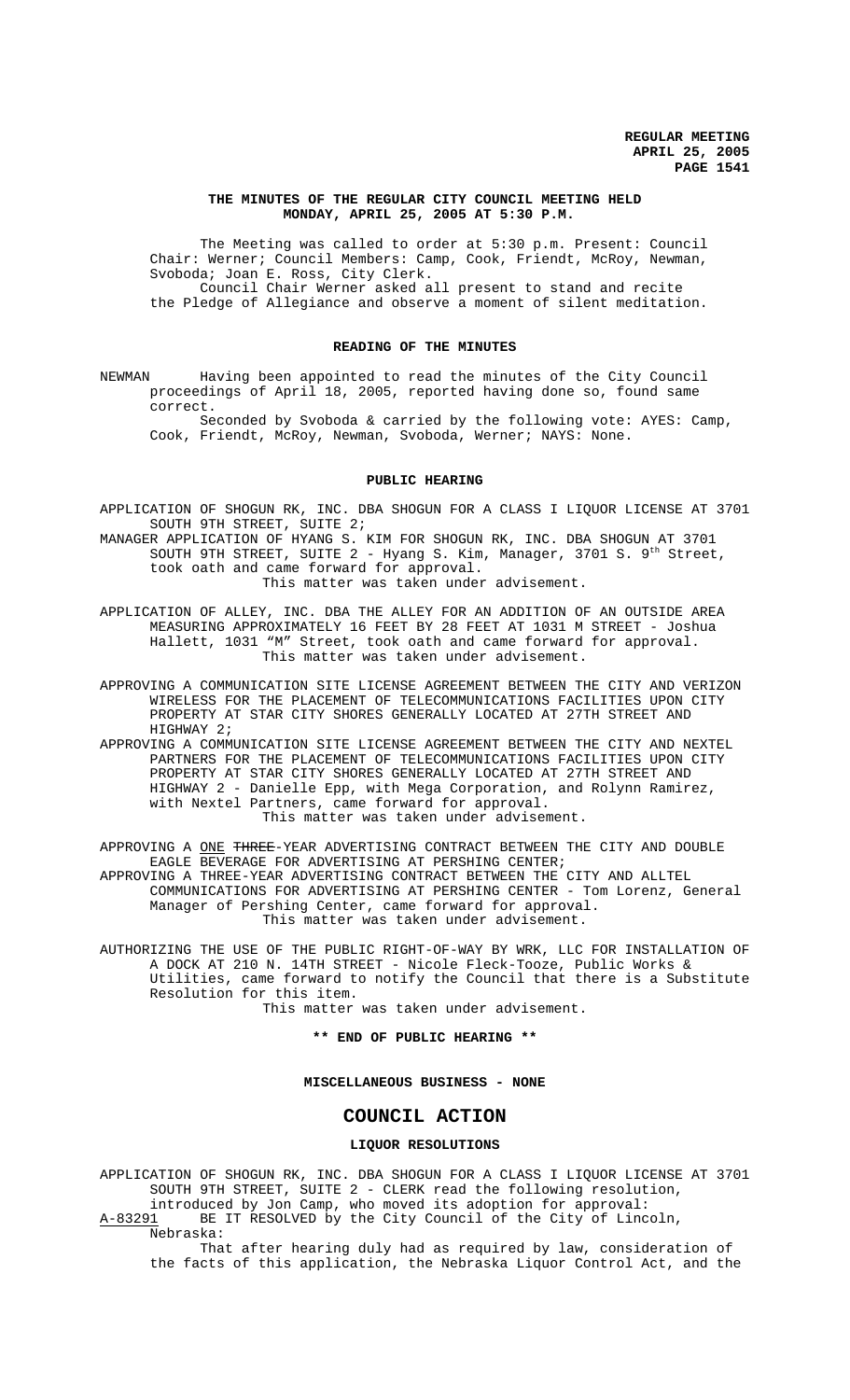pertinent City ordinances, the City Council recommends that the application of Shogun RK, Inc. dba Shogun for a Class "I" liquor license at 3701 S. 9th Street, Suite 2, Lincoln, Nebraska, for the license period ending April 30, 2005, be approved with the condition that the premise complies in every respect with all city and state regulations. The City Clerk is directed to transmit a copy of this resolution to the Nebraska Liquor Control Commission.

Introduced by Jon Camp Seconded by Svoboda & carried by the following vote: AYES: Camp, Cook, Friendt, McRoy, Newman, Svoboda, Werner; NAYS: None.

MANAGER APPLICATION OF HYANG S. KIM FOR SHOGUN RK, INC. DBA SHOGUN AT 3701 SOUTH 9TH STREET, SUITE 2 - CLERK read the following resolution, introduced by Jon Camp, who moved its adoption for approval:

A-83292 WHEREAS, Shogun RK, Inc. dba Shogun located at 3701 S. 9th Street, Suite 2, Lincoln, Nebraska has been approved for a Retail Class "I" liquor license, and now requests that Hyang S. Kim be named manager; WHEREAS, Hyang S. Kim appears to be a fit and proper person to manage said business.

NOW, THEREFORE, BE IT RESOLVED by the City Council of the City of Lincoln, Nebraska:

That after hearing duly had as required by law, consideration of the facts of this application, the Nebraska Liquor Control Act, and the pertinent City ordinances, the City Council recommends that Hyang S. Kim be approved as manager of this business for said licensee. The City Clerk is directed to transmit a copy of this resolution to the Nebraska Liquor Control Commission.

Introduced by Jon Camp Seconded by Svoboda & carried by the following vote: AYES: Camp, Cook, Friendt, McRoy, Newman, Svoboda, Werner; NAYS: None.

APPLICATION OF ALLEY, INC. DBA THE ALLEY FOR AN ADDITION OF AN OUTSIDE AREA MEASURING APPROXIMATELY 16 FEET BY 28 FEET AT 1031 M STREET - CLERK read the following resolution, introduced by Jon Camp, who moved its adoption

for approval: BE IT RESOLVED by the City Council of the City of Lincoln, Nebraska:

That after hearing duly had as required by law, consideration of the facts of this application, the Nebraska Liquor Control Act, and the pertinent City ordinances, the City Council recommends that the application of Alley, Inc. dba The Alley to expand its licensed premises by the addition of an outside area measuring 16 feet by 28 feet at the presently licensed premises located at 1031 M Street, Lincoln, Nebraska, be approved with the condition that the premise complies in every respect with all City and State regulations.

BE IT FURTHER RESOLVED that the City Clerk is directed to transmit a copy of this resolution to the Nebraska Liquor Control Commission. Introduced by Jon Camp Seconded by Svoboda & carried by the following vote: AYES: Camp, Cook, Friendt, McRoy, Newman, Svoboda, Werner; NAYS: None.

# **ORDINANCES - 2ND READING**

- APPROVING A COMMUNICATION SITE LICENSE AGREEMENT BETWEEN THE CITY AND VERIZON WIRELESS FOR THE PLACEMENT OF TELECOMMUNICATIONS FACILITIES UPON CITY PROPERTY AT STAR CITY SHORES GENERALLY LOCATED AT 27TH STREET AND HIGHWAY 2 - CLERK read an ordinance, introduced by Patte Newman, accepting and approving the License Agreement between the City of Lincoln, Nebraska, a municipal corporation, and Verizon Wireless (VAW) LLC dba Verizon Wireless for the placement of telecommunications facilities upon City property and authorizing the Mayor to sign such License Agreement on behalf of the City, the second time.
- APPROVING A COMMUNICATION SITE LICENSE AGREEMENT BETWEEN THE CITY AND NEXTEL PARTNERS FOR THE PLACEMENT OF TELECOMMUNICATIONS FACILITIES UPON CITY PROPERTY AT STAR CITY SHORES GENERALLY LOCATED AT 27TH STREET AND HIGHWAY 2 - CLERK read an ordinance, introduced by Patte Newman, accepting and approving the License Agreement between the City of Lincoln, Nebraska, a municipal corporation, and Nextel WIP Lease Corp., a Delaware Corp., dba Nextel Partners for the placement of telecommunications facilities upon City property and authorizing the Mayor to sign such License Agreement on behalf of the City, the second time.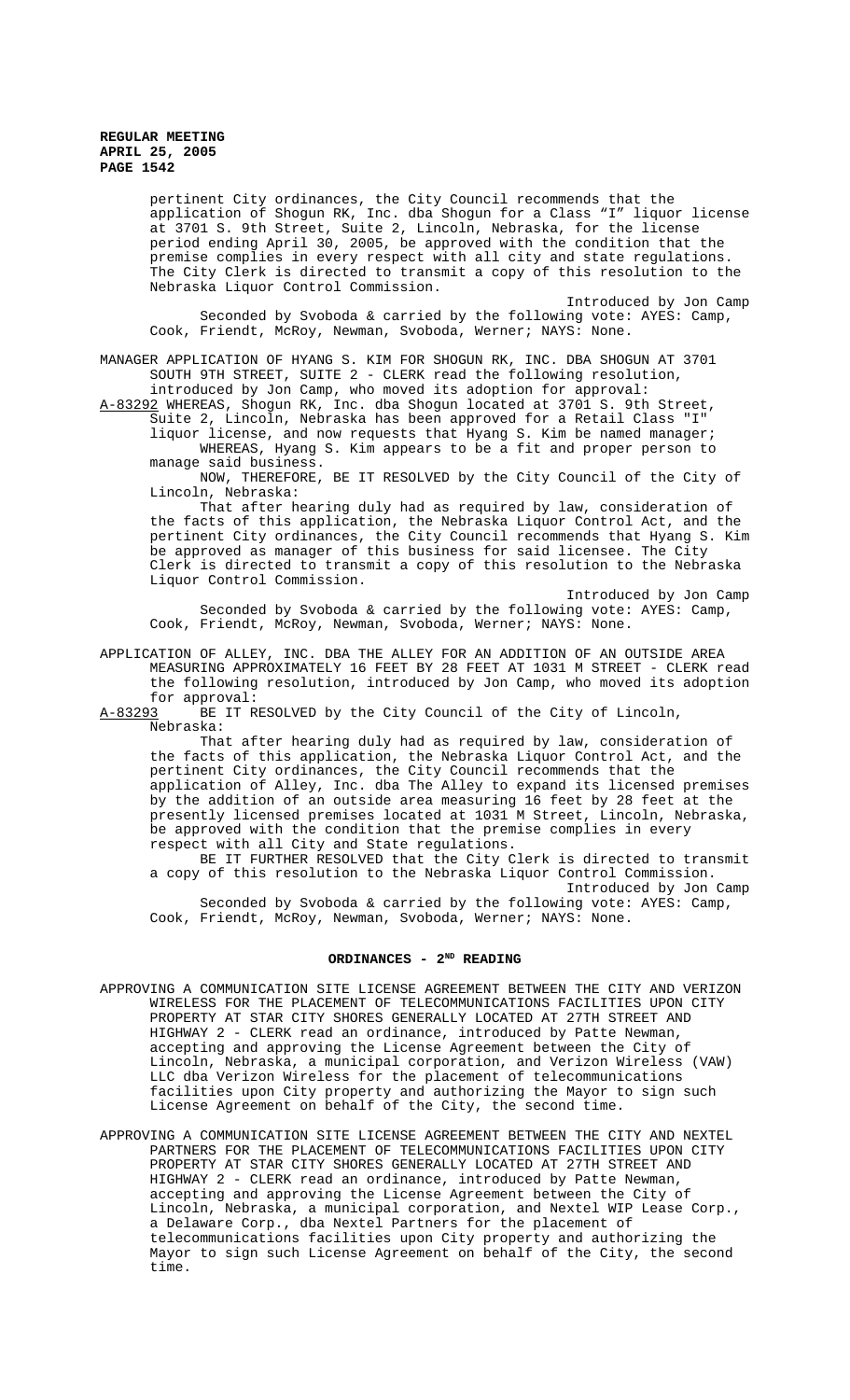#### **RESOLUTIONS**

APPROVING A ONE THREE-YEAR ADVERTISING CONTRACT BETWEEN THE CITY AND DOUBLE EAGLE BEVERAGE FOR ADVERTISING AT PERSHING CENTER - PRIOR to reading:

CAMP Moved to amend Bill No. 05R-81 in the following manner: on page 1, line 16, delete the word "three" and insert in lieu thereof the word one.

Seconded by Newman & carried by the following vote: AYES: Camp, Cook, Friendt, McRoy, Newman, Svoboda, Werner; NAYS: None.

CLERK Read the following resolution, introduced by Patte Newman, who moved its adoption:

A-83294 WHEREAS, the City of Lincoln owns and operates Pershing Municipal Auditorium located at 226 Centennial Mall South in Lincoln, Nebraska; and

WHEREAS, two exterior animated programmable electronic message systems, and one interior animated programmable electronic message system are located at said auditorium; and

WHEREAS, Double Eagle Beverage, LLC, a Nebraska corporation, 5840 N. 70th Street, Lincoln, NE 68507, (402) 467-3573, wishes to acquire the right to display advertisements on said message systems and the City is willing to grant certain advertising rights to Double Eagle Beverage LLC.

NOW, THEREFORE, BE IT RESOLVED by the City Council of the City of Lincoln, Nebraska:

That the Advertising Agreement, which is attached hereto marked as Attachment "A" and made a part hereof by reference, by and between the City of Lincoln dba Pershing Municipal Auditorium and Double Eagle Beverage LLC, under which Double Eagle Beverage LLC is granted certain interior and exterior advertising rights at Pershing Municipal Auditorium for a one three-year period on the terms and conditions as set forth in said Agreement is hereby approved and the Mayor is authorized to execute the same on behalf of the City.

The City Clerk is directed to transmit one fully executed copy of said Advertising Agreement to Thomas Lorenz, Manager of Pershing Municipal Auditorium, and one fully executed copy to Double Eagle Beverage LLC.

Introduced by Patte Newman Seconded by Friendt & carried by the following vote: AYES: Camp, Cook, Friendt, McRoy, Newman, Svoboda, Werner; NAYS: None.

APPROVING A THREE-YEAR ADVERTISING CONTRACT BETWEEN THE CITY AND ALLTEL COMMUNICATIONS FOR ADVERTISING AT PERSHING CENTER - CLERK read the following resolution, introduced by Patte Newman, who moved its adoption:<br><u>A-83295</u> WHE

WHEREAS, the City of Lincoln owns and operates Pershing Municipal Auditorium located at 226 Centennial Mall South in Lincoln, Nebraska; and

WHEREAS, two exterior animated programmable electronic message systems, and one interior animated programmable electronic message system are located at said auditorium; and

WHEREAS, Alltel Communications, Inc., 1440 M Street, Lincoln, NE 68508, (402) 436-4448, wishes to acquire the right to display

advertisements on said message systems and the City is willing to grant certain advertising rights to Alltel Communications, Inc.

NOW, THEREFORE, BE IT RESOLVED by the City Council of the City of Lincoln, Nebraska:

That the Advertising Agreement, which is attached hereto marked as Attachment "A" and made a part hereof by reference, by and between the City of Lincoln dba Pershing Municipal Auditorium and Alltel Communications, Inc., under which Alltel Communications, Inc. is granted certain interior and exterior advertising rights at Pershing Municipal Auditorium for a three-year period on the terms and conditions as set forth in said Agreement is hereby approved and the Mayor is authorized to execute the same on behalf of the City.

The City Clerk is directed to transmit one fully executed copy of said Advertising Agreement to Thomas Lorenz, Manager of Pershing Municipal Auditorium, and one fully executed copy to Alltel Communications, Inc.

Introduced by Patte Newman Seconded by Friendt & carried by the following vote: AYES: Camp, Cook, Friendt, McRoy, Newman, Svoboda, Werner; NAYS: None.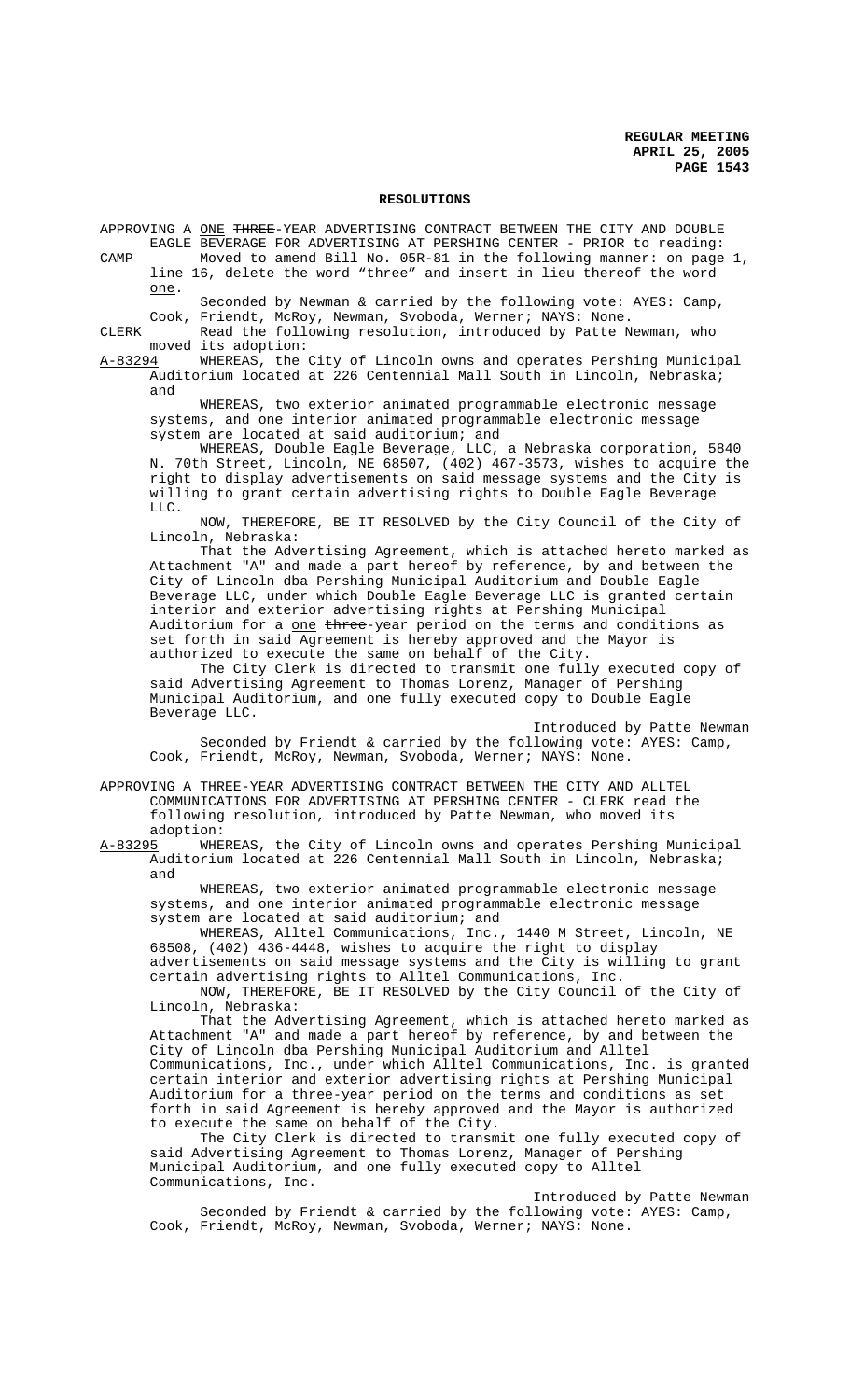AUTHORIZING THE USE OF THE PUBLIC RIGHT-OF-WAY FOR INSTALLATION OF A FIBER OPTIC COMMUNICATION LINE IN NORTH 17TH STREET AND COURT STREET FROM THE UNIVERSITY OF NEBRASKA - LINCOLN CITY CAMPUS TO THE BOB DEVANEY SPORTS CENTER COMPLEX LOCATED AT 1600 COURT STREET - CLERK read the following resolution, introduced by Patte Newman, who moved its adoption:

A-83296 WHEREAS, the University of Nebraska-Lincoln has submitted an application for a permit to use the public right-of-way in N. 17th Street and Court Street for the purpose of installing fiber optic communication line from the City Campus to the Bob Devaney Sports Center Complex located at 1600 Court Street; and

WHEREAS, said applicant has submitted a letter of application and a site plan which are attached hereto, marked as Exhibit "A" and Exhibit "B" respectively, and made a part of this resolution by reference, to use the public right-of-way as above described; and

WHEREAS, said applicant has complied with all of the provisions of Chapter 14.54 of the Lincoln Municipal Code pertaining to such use. NOW, THEREFORE, BE IT RESOLVED by the City Council of the City of Lincoln, Nebraska:

That the aforesaid application of the University of Nebraska-Lincoln, hereinafter referred to as Permittee, to use the public rightof-way in N. 17th Street and Court Street as shown on Exhibit "B", for the purpose of installing fiber optic communication line from the City Campus to the Bob Devaney Sports Center Complex located at 1600 Court Street be granted as a privilege only by virtue of and subject to strict compliance with the site plan, the letter of application, and the following terms and conditions, to wit:

1. That the permission herein granted is granted as a privilege only, and is subject to all the terms and conditions of Chapter 14.54 of the Lincoln Municipal Code except that the provisions relating to the posting of a continuing bond in the amount of \$5,000 and the filing of a certificate of insurance are waived since Permittee is a governmental entity.

2. That said use shall conform to the application, the site plan filed therewith, and with all applicable City ordinances and

regulations.<br>3. The Permittee, its successors or assigns shall save and keep the City free and harmless from any and all loss or damages or claims for damages arising from or out of the use of the public way requested herein.

That all work done under the authority of this resolution shall be subject to the inspection and approval of the Director of Public Works of the City of Lincoln.<br>5. The terms and conditions

The terms and conditions of this resolution shall be binding and obligatory upon the above-named Permittee, its successors and assigns.

6. That within thirty (30) days from the adoption of this resolution, and before commencing any construction under the provisions hereof, the Permittee shall file an unqualified written acceptance of all the terms and conditions of this resolution with the City Clerk. Failure to do so will be considered a rejection hereof and all privileges and authorities hereunder granted shall terminate.

Introduced by Patte Newman Seconded by Svoboda & carried by the following vote: AYES: Camp, Cook, Friendt, McRoy, Newman, Svoboda, Werner; NAYS: None.

AUTHORIZING THE USE OF THE PUBLIC RIGHT-OF-WAY BY WRK, LLC FOR INSTALLATION OF A DOCK AT 210 N. 14TH STREET - PRIOR to reading:<br>NEWMAN Moved to accept a substitute resolution for

Moved to accept a substitute resolution for Bill No. 05R-84.

Seconded by Svoboda & carried by the following vote: AYES: Camp,

Cook, Friendt, McRoy, Newman, Svoboda, Werner; NAYS: None. CLERK Read the following resolution, introduced by Jon Camp, who moved

its adoption:<br>A-83297 WHEREAS WHEREAS, WRK, LLC has submitted an application for a permit to use the public right-of-way on property generally located at the northeast corner of 14th and P Streets, for installation of a dock at 210 N. 14th Street; and

WHEREAS, said applicant has submitted a letter of application and a site plan which are attached hereto, marked as Exhibit "A" and Exhibit "B" respectively, and made a part of this resolution by reference, to use the public right-of-way as above described; and

WHEREAS, said applicant has complied with all of the provisions of Chapter 14.54 of the Lincoln Municipal Code pertaining to such use. NOW, THEREFORE, BE IT RESOLVED by the City Council of the City of Lincoln, Nebraska: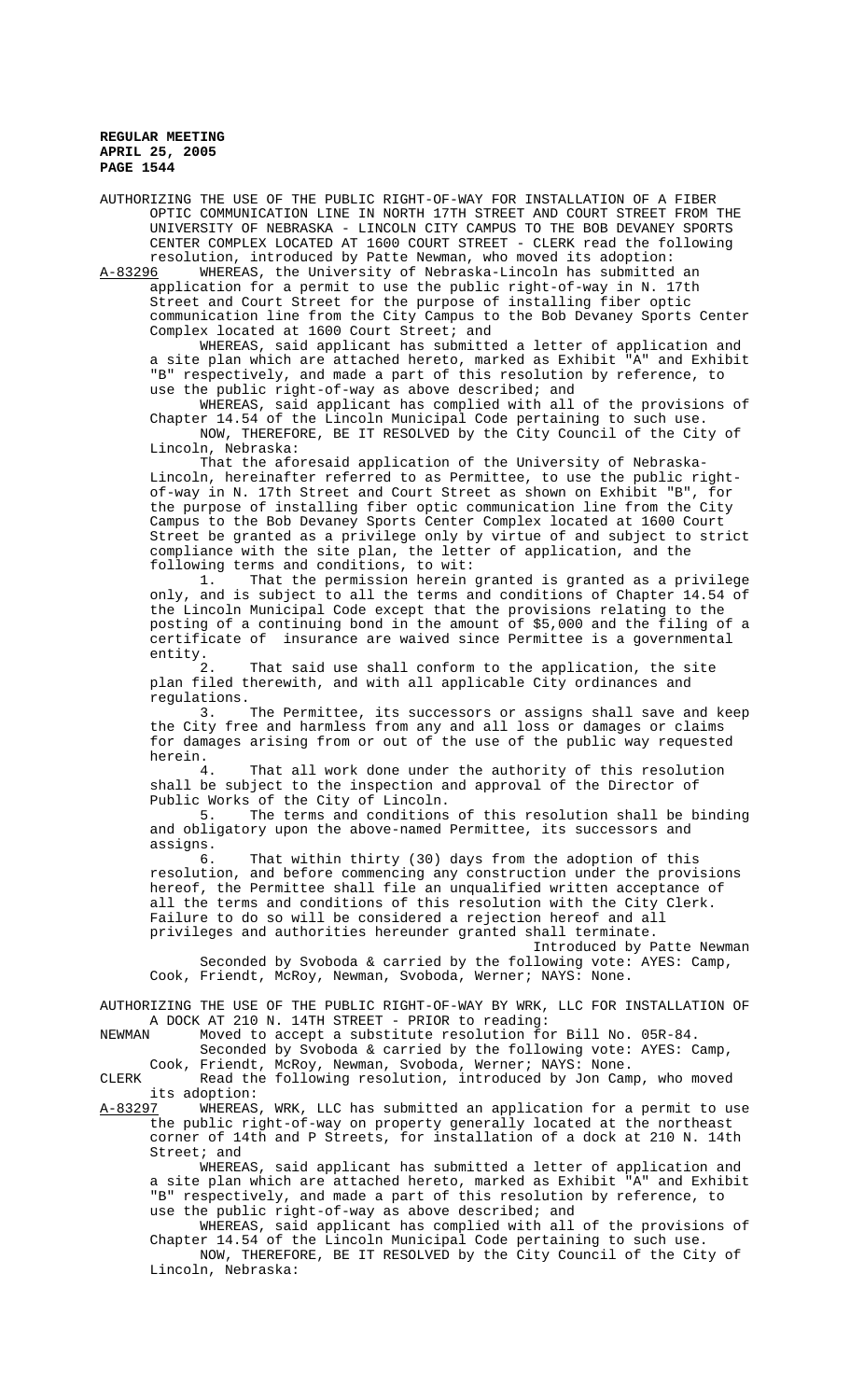That the application aforesaid of WRK, LLC to use the public right-of-way at the northeast corner of 14th and P Streets for the purpose of constructing a dock, be granted as a privilege only by virtue of and subject to strict compliance with the site plan, the letter of application, and the following terms and conditions, to wit:

1. That the applicant shall submit for review and approval by the Director of Public Works and Utilities a revised site plan showing a clear 7-foot wide sidewalk adjacent to the proposed dock, the relocation of the two pedestrian lights, modification of the planting beds, relocation or removal and replacement of one street tree along 14th Street whichever is most feasible and possible in relation to the location of underground utilities as determined by the City Arborist, re-construction of the sidewalk to provide a 7-foot sidewalk space, the location of the dock extension footings relative to the traffic signal cable, and the relocation of the footings if they come into conflict with the traffic signal cable.

2. That the required modifications relating to the relocation of the pedestrian lights and street tree relocation, or replacement, modification of the planting beds, reconstruction of the sidewalk to provide the required 7-foot sidewalk space, and the relocation of the traffic signal cable if there is a conflict with the dock extension footings, shall be completed by the applicant at the applicant's expense to the satisfaction of the Director of Public Works and Utilities and the City Arborist.<br>3. That the

That the permission herein granted is granted as a privilege only, and is subject to all the terms and conditions of Chapter 14.54 of the Lincoln Municipal Code including those provisions relating to the posting of a continuing bond in the amount of \$5,000, the filing of a certificate of insurance with a minimum combined single limit of \$500,000.00 aggregate for any one occurrence, and the payment of the annual fee for the use of the surface of the public right-of-way fixed at ten percent of the square foot value of the lot directly abutting such use multiplied by the square footage of the use of the space.<br>4. That said use shall be in full accordance with the afor-

That said use shall be in full accordance with the aforesaid application, the revised site plan approved by the Director of Public Works & Utilities, and with all applicable City ordinances and regulations.<br>5.

That the applicant, its heirs, successors or assigns shall save and keep the City free and harmless from any and all loss or damages or claims for damages arising from or out of the use of the public way requested herein.<br>6. That all work do

That all work done under the authority of this resolution shall be subject to the inspection and approval of the Director of Public Works and Utilities of the City of Lincoln.

7. That the use of the public way herein granted and the terms and conditions of this resolution shall be binding and obligatory upon the above-named applicant, and its heirs, successors and assigns.

8. That within thirty (30) days from the adoption of this 8. That within thirty (30) days from the adoption of this resolution, and before commencing any construction under the provisions hereof, the above-named applicant shall file an unqualified written acceptance of all the terms and conditions of this resolution with the City Clerk. Failure to do so will be considered a rejection hereof and all privileges and authorities hereunder granted shall thereupon automatically terminate.

Introduced by Jon Camp Seconded by Cook & carried by the following vote: AYES: Camp, Cook, Friendt, McRoy, Newman, Svoboda, Werner; NAYS: None.

## **PETITIONS & COMMUNICATIONS**

INFORMAL PETITION SUBMITTED BY CHERYL L. WOLFE REQUESTED TO CREATE A WATER DISTRICT IN ROSELYN TERRACE FROM 16TH TO 17TH STREETS - CLERK presented said petition which was referred to the Public Works & Utilities Department.

#### **REPORTS OF CITY OFFICERS**

CLERK'S LETTER AND MAYOR'S APPROVAL OF ORDINANCES AND RESOLUTIONS PASSED BY THE CITY COUNCIL ON APRIL 18, 2005 - CLERK presented said report which was placed on file in the Office of the City Clerk.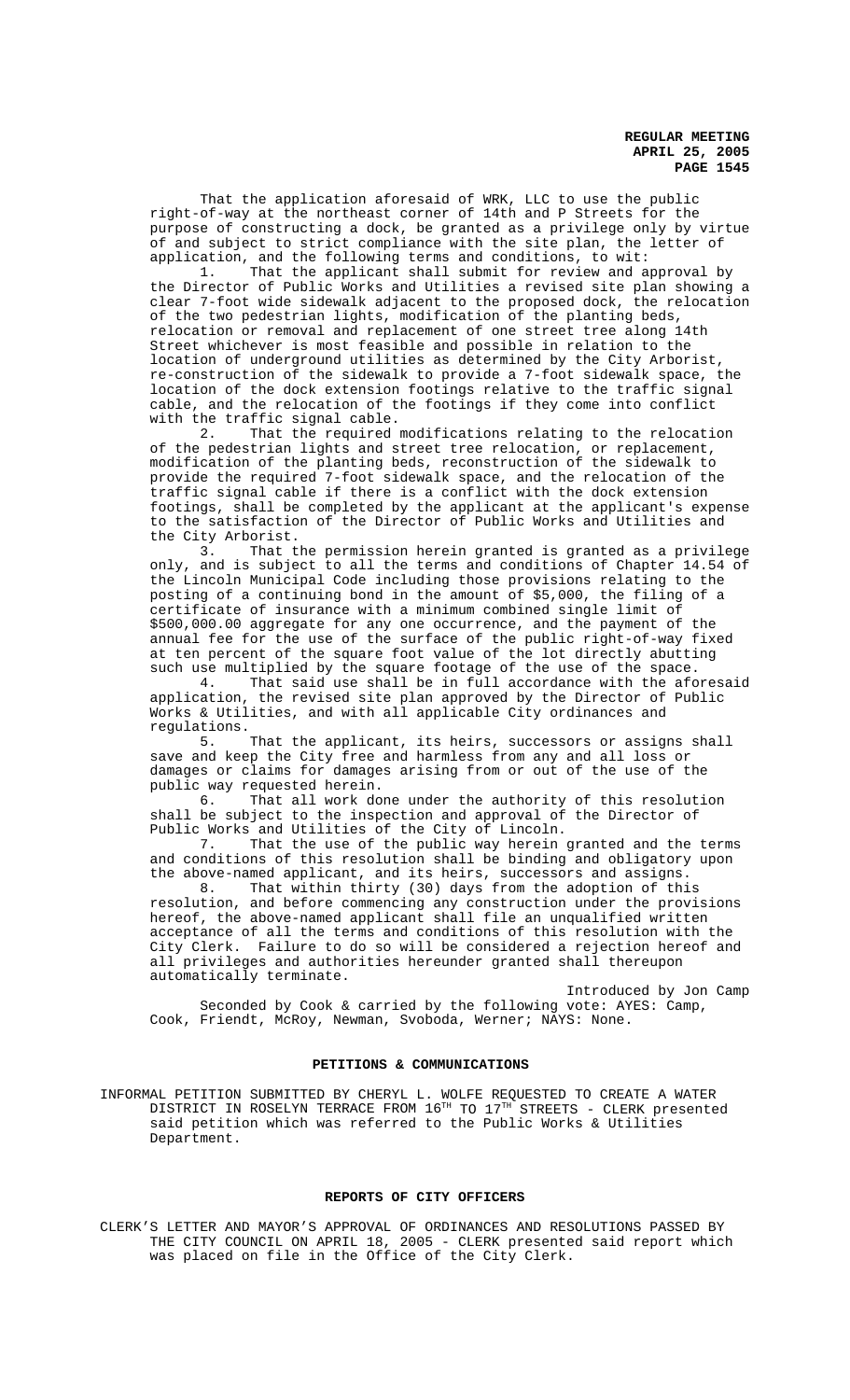INVESTMENT OF FUNDS FOR THE WEEK ENDING APRIL 4 THRU APRIL 22, 2005 - CLERK read the following resolution, introduced by Ken Svoboda, who moved its adoption:<br>A-83298 BE

BE IT HEREBY RESOLVED BY THE CITY COUNCIL of the City of Lincoln, Nebraska:

That the attached list of investments be confirmed and approved, and the City Treasurer is hereby directed to hold said investments until maturity unless otherwise directed by the City Council.

Introduced by Ken Svoboda Seconded by Friendt & carried by the following vote: AYES: Camp, Cook, Friendt, McRoy, Newman, Svoboda, Werner; NAYS: None.

ASSESSMENT RESOLUTION FOR THE NORTH 27<sup>TH</sup> STREET MAINTENANCE DISTRICT FOR BOARD OF EQUALIZATION MEETING TO BE HELD ON MONDAY, MAY 2, 2005 - CLERK read the following resolution, introduced by Ken Svoboda, who moved its

adoption:<br>A-83299 Bus Business Improvement District Act. North 27th Street Maintenance Business Improvement District.

BE IT RESOLVED by the City Council of the City of Lincoln, Nebraska, that:

1. The cost of providing for the maintenance of certain public facilities in the North 27th Street Maintenance Business Improvement District including:

a. Litter and refuse removal from sidewalks, planting areas, and beautification areas within the public right-of-way;

- b. Care and maintenance, including replacement, including replacement, of all landscaping, including watering, fertilizing, weeding, pruning, spraying, and removal and replacement of dead plantings;
- c. Maintenance (excluding repair) of sidewalks;<br>d. General maintenance of median signs includin

General maintenance of median signs including repair and repainting; including the employment of or contracting for personnel, to provide for any service as may be necessary or proper to carry out the purposes of the Business Improvements District Act and cost incidental thereto, be and the same is hereby assessed upon the property in said district described in the proposed Distribution of Assessment attached to this resolution, marked "Proposed Distribution of Assessment of the North 27th Street Maintenance Improvement District" and made a part hereof;

2. The cost of said activities is the sum of \$3,526.50. 3. The property set forth in the proposed Distribution of

Assessment is specially benefitted by such activities and improvement. 4. Each piece and parcel of property described is specially benefitted in the amount set forth therein, and no property is taxed more than the special benefits accruing thereto by reason of said activities and improvements.

5. The cost of said activities and improvements is hereby apportioned and assessed upon the several pieces and parcels of property in said district in the manner and amount set forth in the proposed Distribution of Assessment of the North 27th Street Maintenance Improvement District.

BE IT FURTHER RESOLVED that the City Clerk be and is hereby directed to record this resolution in the minutes of the City Council with the vote thereon by yeas and nays.

BE IT FURTHER RESOLVED that the City Council sit as a Board of Equalization for the purpose of equalizing said assessments on the 2nd day of May, 2005, at 1:00 p.m., with adjournments from day to day until the work of equalizing said assessments shall be completed.

Introduced by Ken Svoboda Seconded by Friendt & carried by the following vote: AYES: Camp, Cook, Friendt, McRoy, Newman, Svoboda, Werner; NAYS: None.

# ORDINANCES - 1<sup>st</sup> READING

CHANGE OF ZONE 04062 - AMENDING TITLE 27 OF THE LINCOLN MUNICIPAL CODE RELATING TO ZONING BY ADDING A NEW SECTION NUMBERED 27.03.053 TO PROVIDE A DEFINITION FOR "ALTERNATIVE TO IMPRISONMENT FACILITY"; BY ADDING A NEW SECTION NUMBERED 27.03.153 TO PROVIDE A DEFINITION FOR "CHILDREN'S HOME"; BY ADDING A NEW SECTION NUMBERED 27.03.165 TO PROVIDE A DEFINITION FOR DISABILITY OR HANDICAP; AMENDING SECTION 27.03.300 TO REVISE THE DEFINITION OF "GROUP HOME"; BY AMENDING SECTION 27.03.310 TO REVISE THE DEFINITION OF "HEALTH CARE FACILITY"; BY AMENDING SECTIONS 27.09.040, 27.11.040, 27.13.040, 27.15.040, 27.17.040, 27.19.040, 27.21.040, 27.23.040, AND 27.24.040 TO ALLOW ALTERNATIVE TO IMPRISONMENT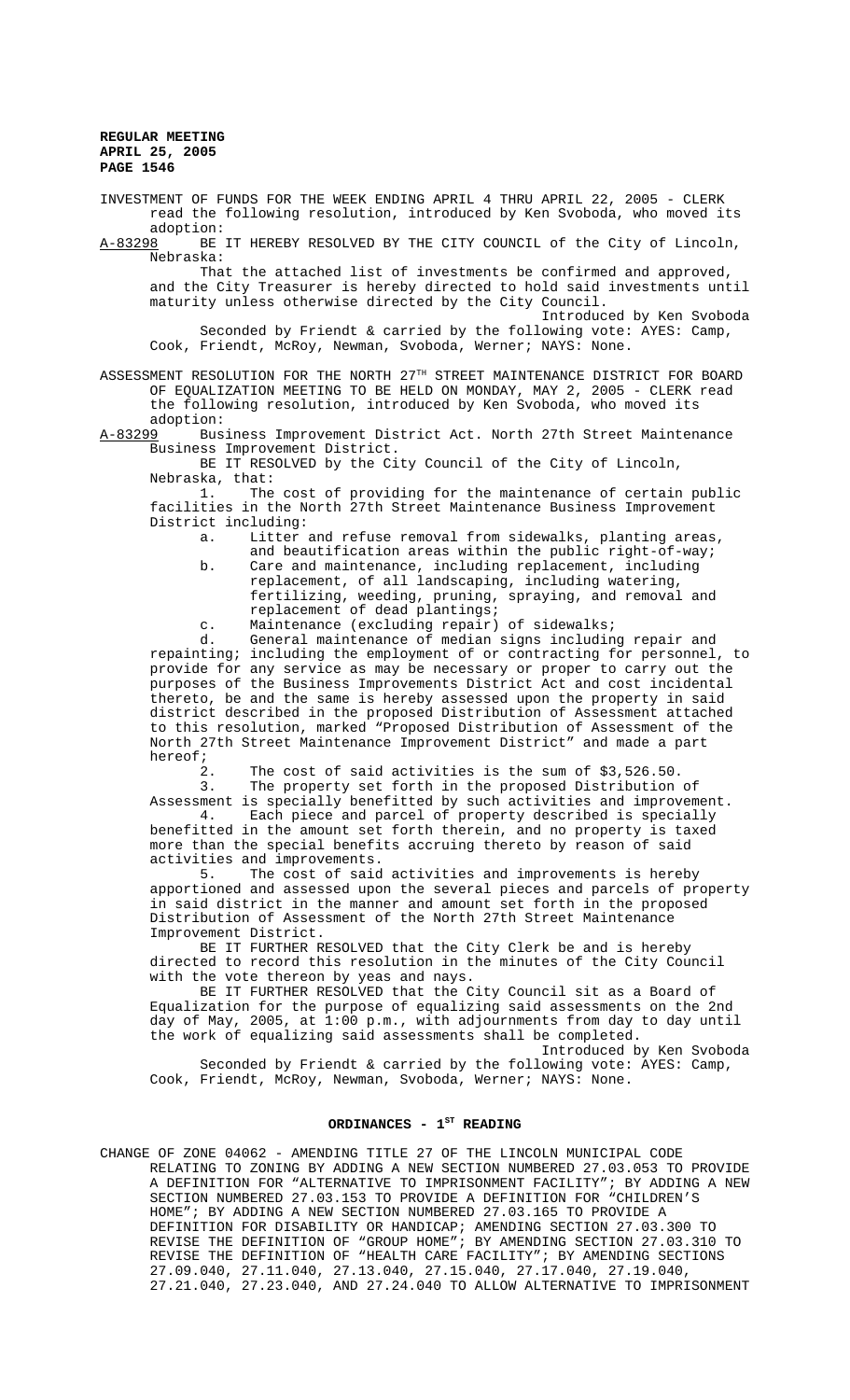FACILITIES AND CHILDREN'S HOMES AS PERMITTED SPECIAL USES IN THE AGR AND R-1 THROUGH R-8 RESIDENTIAL DISTRICTS; BY ADDING A NEW SECTION NUMBERED 27.63.750 TO ADD ALTERNATIVE TO IMPRISONMENT FACILITY AS A PERMITTED SPECIAL USE; AND BY ADDING A NEW SECTION NUMBERED 27.63.760 TO ADD CHILDREN'S HOMES AS A PERMITTED SPECIAL USE (IN CONNECTION W/05-48) CLERK read an ordinance, introduced by Ken Svoboda, amending Title 27 of the Lincoln Municipal Code relating to Zoning by adding a new section numbered 27.03.053 to provide a definition for "alternative to imprisonment facility"; by adding a new section numbered 27.03.153 to provide a definition for "children's home"; by adding a new section numbered 27.03.165 to provide a definition for disability or handicap; amending Section 27.03.300 to revise the definition of "group home"; by amending Section 27.03.310 to revise the definition of "health care dmchding Section 21.00.01.27.09.040, 27.11.040, 27.13.040, 27.15.040, 27.17.040, 27.19.040, 27.21.040, 27.23.040, and 27.24.040 to allow alternative to imprisonment facility as a permitted special use; by adding a new section numbered 27.63.760 to add children's homes as a permitted special use; and repealing Sections 27.03.300, 27.03.310, 27.09.040, 27.11.040, 27.13.040, 27.15.040, 27.17.040, 27.19.040, 27.21.040, 27.23.040, and 27.24.040 of the Lincoln Municipal Code as hitherto existing, the first time.

- MISC. 05008 AMENDING TITLE 1 OF THE LINCOLN MUNICIPAL CODE TO CREATE A NEW CHAPTER 1.28, REASONABLE ACCOMMODATION, RELATING TO PERSONS WITH DISABILITIES OR HANDICAPS SEEKING EQUAL ACCESS TO HOUSING UNDER THE REHABILITATION ACT, THE AMERICANS WITH DISABILITIES ACT, THE FEDERAL FAIR HOUSING AMENDMENTS ACT AND THE NEBRASKA FAIR HOUSING ACT (IN CONNECTION W/05-47) - CLERK read an ordinance, introduced by Ken Svoboda, amending Title 1 of the Lincoln Municipal Code to create a new Chapter 1.28, Reasonable Accommodation, the first time.
- CHANGE OF ZONE 05023 APPLICATION OF RICHARD EVANS FOR A CHANGE OF ZONE FROM R-2 RESIDENTIAL DISTRICT TO R-3 RESIDENTIAL DISTRICT ON PROPERTY GENERALLY LOCATED AT THE NORTHWEST CORNER OF 64TH AND ORCHARD STREETS - CLERK read an ordinance, introduced by Ken Svoboda, amending the Lincoln Zoning District Maps attached to and made a part of Title 27 of the Lincoln Municipal Code, as provided by Section 27.05.020 of the Lincoln Municipal Code, by changing the boundaries of the districts established and shown thereon, the first time.

# ORDINANCES - 3<sup>RD</sup> READING

- CHANGE OF ZONE 05021 APPLICATION OF THE UNIVERSITY PLACE COMMUNITY ORGANIZATION FOR A CHANGE OF ZONE ON APPROXIMATELY 18 BLOCKS WITHIN THE UNIVERSITY PLACE NEIGHBORHOOD FROM R-6, R-5, AND R-4 RESIDENTIAL DISTRICTS AND B-3 COMMERCIAL DISTRICT TO R-5, R-4, AND R-2 RESIDENTIAL DISTRICTS, GENERALLY LOCATED BETWEEN CLEVELAND AND HUNTINGTON AVENUES FROM 46TH TO 47TH STREETS, BETWEEN MADISON AVENUE AND ADAMS STREET FROM 49TH TO 56TH STREETS, AND BETWEEN GARLAND STREET AND HUNTINGTON AVENUE FROM 48TH TO 56TH STREETS - PRIOR to reading:<br>NEWMAN Moved to amend Bill No. 05-42 in the fo
- Moved to amend Bill No. 05-42 in the following manner: on page 1, delete lines 6 through 14, and renumber the remaining Sections 2 through 8 as Sections 1 through 7.
	- Seconded by Friendt & carried by the following vote: AYES: Camp, Cook, Friendt, McRoy, Newman, Svoboda, Werner; NAYS: None.
- CLERK Read an ordinance, introduced by Annette McRoy, amending the Lincoln Zoning District Maps attached to and made a part of Title 27 of the Lincoln Municipal Code, as provided by Section 27.05.020 of the Lincoln Municipal Code, as provided by Section 27.05.020 of the Lincoln Municipal Code, by changing the boundaries of the districts established and shown thereon, the third time.
- MCROY Moved to pass the ordinance as amended. Seconded by Friendt & carried by the following vote: AYES: Camp, Cook, Friendt, McRoy, Newman, Svoboda, Werner; NAYS: None.
- The ordinance, being numbered **#18530**, is recorded in Ordinance Book #25.